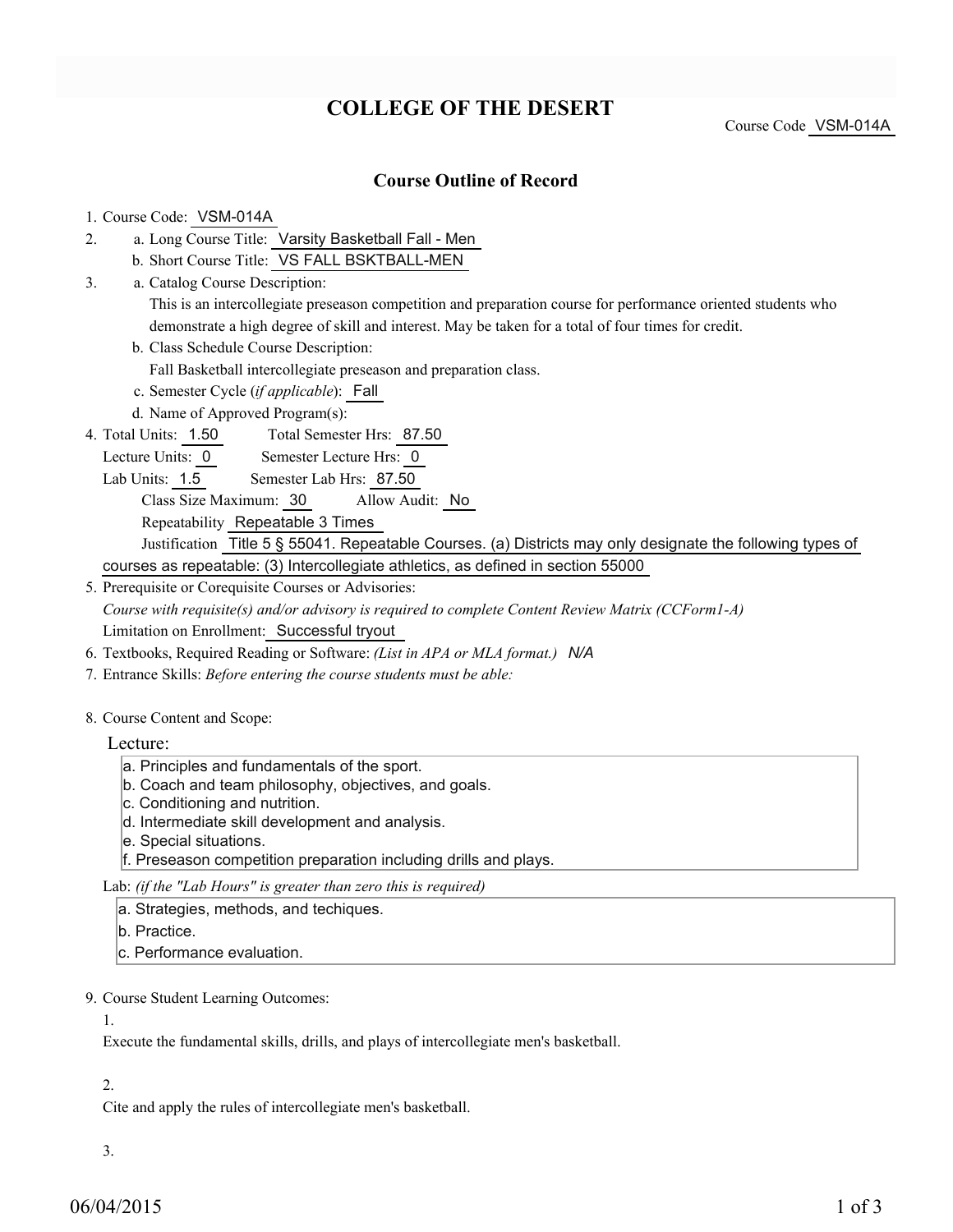## VSM 014A-Varsity Basketball Fall - Men

Understand and apply eligibility/academic standards for intercollegiate athletics.

- 10. Course Objectives: Upon completion of this course, students will be able to:
	- a. Demonstrate potential to achieve skills at the necessary level to participate in preseason intercollegiate men's basketball.
	- b. Develop and maintain physical conditioning and training at the intercollegiate level.
	- c. Practice safety and injury prevention.
	- d. Demonstrate an understanding the rules and strategies of the sport.
- 11. Methods of Instruction: *(Integration: Elements should validate parallel course outline elements)* 
	- a. Demonstration, Repetition/Practice
	- b. Discussion

Other Methods:

Video analysis

12. Assignments: (List samples of specific activities/assignments students are expected to complete both in and outside of class.) In Class Hours: 87.50

Outside Class Hours: 0

- a. Out-of-class Assignments
- -
- b. In-class Assignments

a. Preseason intercollegiate competition b. Review of practice/contest videos c. Analysis of intercollegiate and professional competition d. travel to preseason competition e. Drills and plays

- 13. Methods of Evaluating Student Progress: The student will demonstrate proficiency by:
	- Presentations/student demonstration observations
	- a. Demonstrate proficiency in skill sets b. Implement game strategy, drills, and plays.
	- Group activity participation/observation
- 14. Methods of Evaluating: Additional Assesment Information:
- 15. Need/Purpose/Rationale -- All courses must meet one or more CCC missions.
- PO-GE C5 Personal Growth and Development Interact with individuals and within groups with integrity and awareness of others' opinions, feelings, and values. IO - Personal and Professional Development
	- Develop realistic goals.
- 16. Comparable Transfer Course

| <b>University System</b>                                     | Campus             | <b>Course Number</b> | <b>Course Title</b>  | <b>Catalog Year</b> |  |
|--------------------------------------------------------------|--------------------|----------------------|----------------------|---------------------|--|
| 17. Special Materials and/or Equipment Required of Students: |                    |                      |                      |                     |  |
| 18. Materials Fees:                                          | Required Material? |                      |                      |                     |  |
| <b>Material or Item</b>                                      |                    |                      | <b>Cost Per Unit</b> | <b>Total Cost</b>   |  |